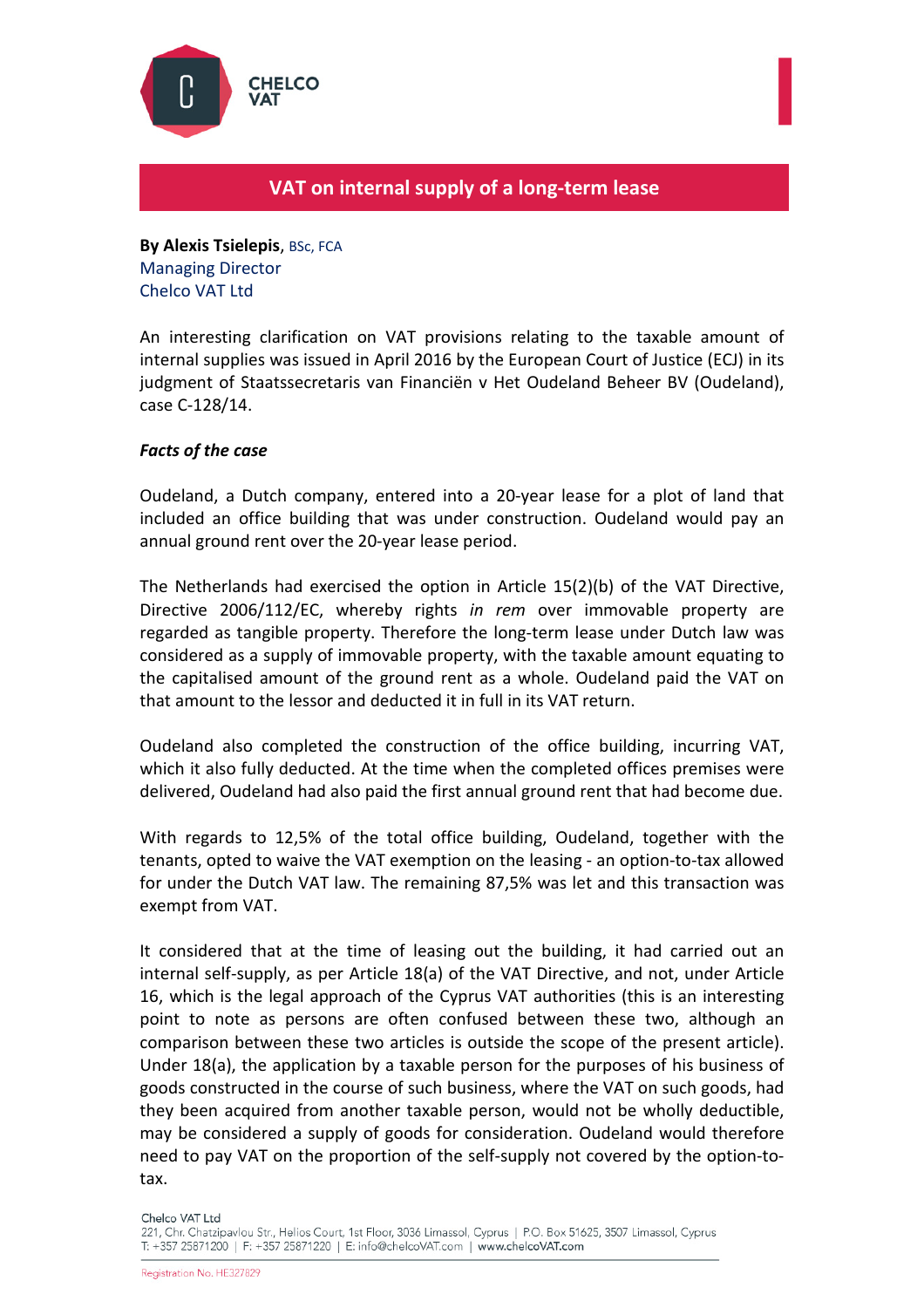The taxable amount of a deemed supply under either Article 16 or Article 18(a), is the same. It must be calculated in accordance with Article 74 of the VAT Directive, with the taxable amount being the purchase price of the goods or similar goods, or in the absence of a purchase price, the cost price, determined *at the time when the application takes place*.

For the purposes of calculating the VAT on this self-supply, Oudeland considered that there was no purchase price of similar goods (probably given the 20-year lease and the unfinished building) and as such, the taxable amount should be based on the cost price. There was no dispute on this point with the Dutch VAT authority. As such, Oudeland, considered the taxable amount to be the entire cost of completing the construction together with the **one** annual rent that had already fallen due before delivery – these two costs making up the cost price at the time when the renting our of the building occurred. The VAT Authorities disagreed, stating that the taxable amount should include the entire capitalized ground rent of the 20-year lease period.

This question over the determination of the taxable amount was one of the maters referred to the ECJ.

## *Decision of the ECJ re taxable amount*

The ECJ noted that the purpose of the specific deemed supply provision was to allow taxable persons, engaged in VAT exempt activities, who cannot deduct the VAT they paid on acquiring their business goods, not to be placed at a disadvantage as compared with competitors engaged in the same activity who use goods which they have obtained without paying VAT, e.g. by producing the goods themselves.

The court also noted that due to the absence of a purchase price, the cost price becomes relevant for the taxable amount.

The court concluded, based on its case law, that where the deemed supply (being the delivery of the offices) does not take place at the same time as the initial grant of the 20-year leasehold, but a year later, then the value of that right to be taken into account in the taxable amount corresponds to the *residual value* of the lease, at the time of the deemed supply, being the remaining 19 years.

At the time, when the deemed supply took place, i.e. when the finished offices were delivered to Oudeland, one year of the 20-year lease had passed. If a competitor were granted a long lease agreement over the same property, for the 19-year remainder of the long lease concluded by Oudeland, in order to apply the office building for the purposes of the same business as that of Oudeland, then the cost price of the long leasehold would correspond for the competitor, to the value of that right at the time of its grant. This would be the 19-year residual value.